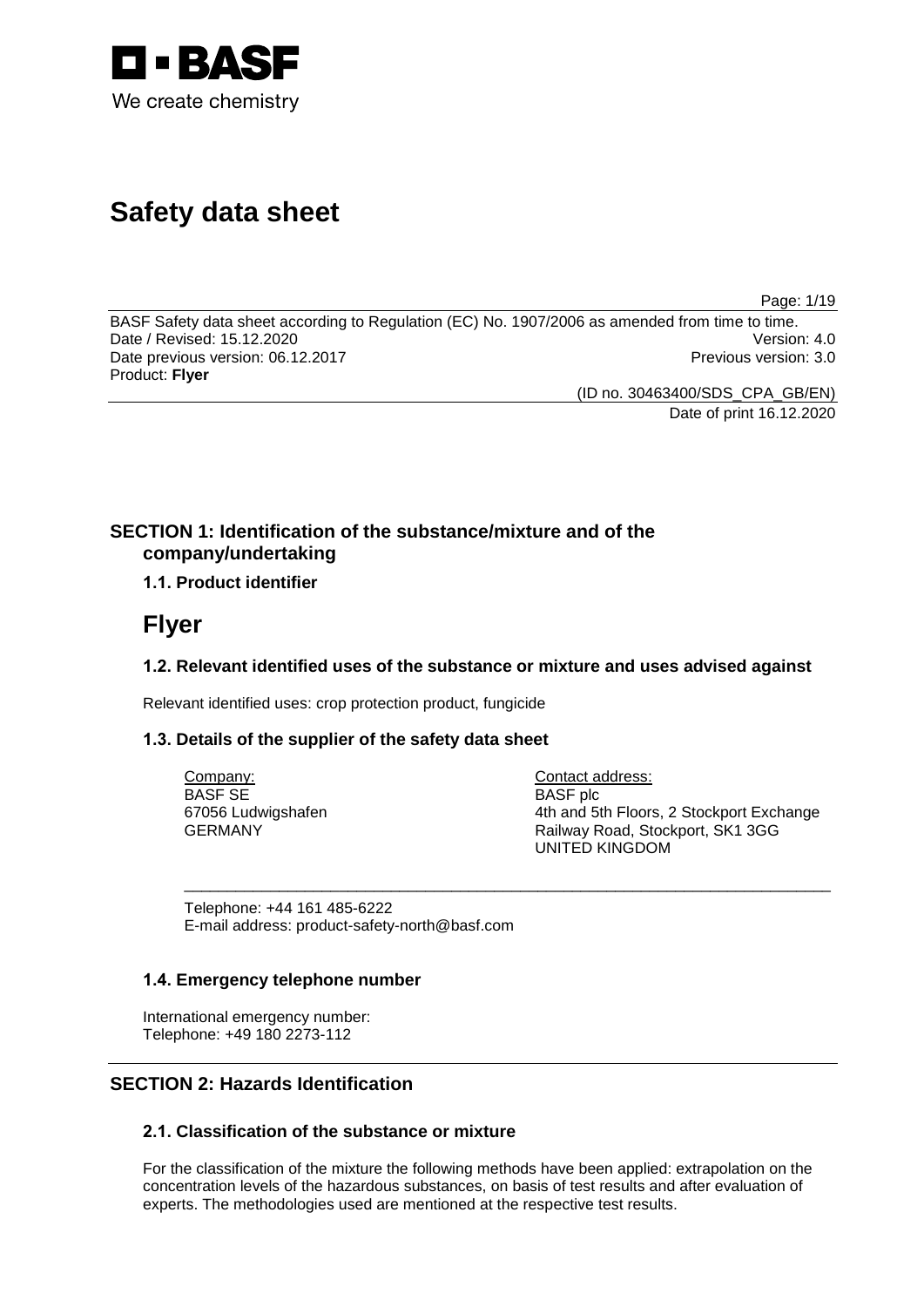Page: 2/19

BASF Safety data sheet according to Regulation (EC) No. 1907/2006 as amended from time to time. Date / Revised: 15.12.2020<br>
Date previous version: 06.12.2017<br>
Date previous version: 06.12.2017 Date previous version: 06.12.2017 Product: **Flyer**

(ID no. 30463400/SDS\_CPA\_GB/EN)

Date of print 16.12.2020

According to Regulation (EC) No 1272/2008 [CLP]

Acute Tox. 4 (oral) H302 Harmful if swallowed. Acute Tox. 4 (Inhalation - mist) H332 Harmful if inhaled. Skin Corr./Irrit. 2 **H315 Causes skin irritation.**<br>Skin Sens. 1B **H317 May cause an allergic** Skin Sens. 1B **H317 May cause an allergic skin reaction.**<br>STOT SE 3 **H335 May cause respiratory irritation**. STOT SE 3 H335 May cause respiratory irritation.<br>Aquatic Acute 1 H400 Very toxic to aquatic life. Aquatic Acute 1 **H400 Very toxic to aquatic life.**<br>
Aquatic Chronic 1 **H410 Very toxic to aquatic life** H410 Very toxic to aquatic life with long lasting effects.

For the classifications not written out in full in this section the full text can be found in section 16.

# **2.2. Label elements**

Globally Harmonized System (GHS) in accordance with UK regulations.

Pictogram:



Signal Word: Warning

| <b>Hazard Statement:</b> |                                                                                              |
|--------------------------|----------------------------------------------------------------------------------------------|
| H315                     | Causes skin irritation.                                                                      |
| H332                     | Harmful if inhaled.                                                                          |
| H302                     | Harmful if swallowed.                                                                        |
| H317                     | May cause an allergic skin reaction.                                                         |
| H335                     | May cause respiratory irritation.                                                            |
| H400                     | Very toxic to aquatic life.                                                                  |
| H410                     | Very toxic to aquatic life with long lasting effects.                                        |
| <b>EUH401</b>            | To avoid risks to human health and the environment, comply with the<br>instructions for use. |
|                          |                                                                                              |

| <b>Precautionary Statement:</b> |                                                                       |
|---------------------------------|-----------------------------------------------------------------------|
| P101                            | If medical advice is needed, have product container or label at hand. |
| P102                            | Keep out of reach of children.                                        |
| P103                            | Read carefully and follow all instructions.                           |

Precautionary Statements (Prevention):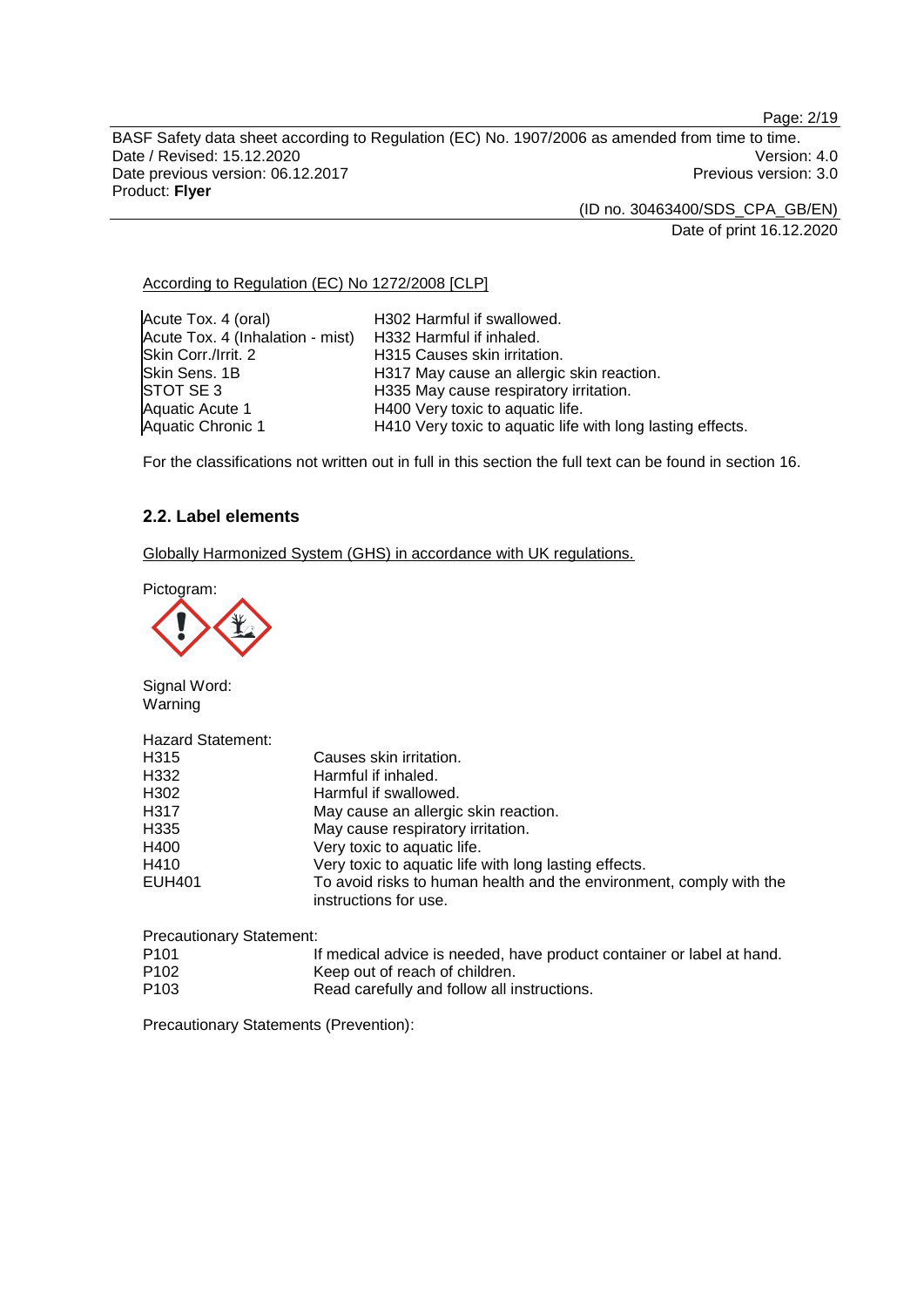Page: 3/19

BASF Safety data sheet according to Regulation (EC) No. 1907/2006 as amended from time to time. Date / Revised: 15.12.2020<br>
Date previous version: 06.12.2017<br>
Date previous version: 06.12.2017 Date previous version: 06.12.2017 Product: **Flyer** (ID no. 30463400/SDS\_CPA\_GB/EN)

|                                      | Date of print 16.12.2020                                                                                                                                                                    |
|--------------------------------------|---------------------------------------------------------------------------------------------------------------------------------------------------------------------------------------------|
| P <sub>280</sub>                     | Wear protective gloves.                                                                                                                                                                     |
| P271                                 | Use only outdoors or in a well-ventilated area.                                                                                                                                             |
| P260                                 | Do not breathe mist or vapour.                                                                                                                                                              |
| P <sub>261</sub>                     | Avoid breathing mist.                                                                                                                                                                       |
| P272                                 | Contaminated work clothing should not be allowed out of the workplace.                                                                                                                      |
| P270                                 | Do not eat, drink or smoke when using this product.                                                                                                                                         |
| P <sub>264</sub>                     | Wash contaminated body parts thoroughly after handling.                                                                                                                                     |
| Precautionary Statements (Response): |                                                                                                                                                                                             |
| P312                                 | Call a POISON CENTER or physician if you feel unwell.                                                                                                                                       |
| $P304 + P340$                        | IF INHALED: Remove person to fresh air and keep comfortable for                                                                                                                             |
|                                      | breathing.                                                                                                                                                                                  |
| $P303 + P352$                        | IF ON SKIN (or hair): Wash with plenty of soap and water.                                                                                                                                   |
| $P333 + P311$                        | If skin irritation or rash occurs: Call a POISON CENTER or physician.                                                                                                                       |
| P330                                 | Rinse mouth                                                                                                                                                                                 |
| P391                                 | Collect spillage.                                                                                                                                                                           |
| P362 + P364                          | Take off contaminated clothing and wash it before reuse.                                                                                                                                    |
| Precautionary Statements (Storage):  |                                                                                                                                                                                             |
| P403 + P233                          | Store in a well-ventilated place. Keep container tightly closed.                                                                                                                            |
| P405                                 | Store locked up.                                                                                                                                                                            |
| Precautionary Statements (Disposal): |                                                                                                                                                                                             |
| P <sub>501</sub>                     | Dispose of contents/container to a licensed hazardous-waste disposal<br>contractor or collection site except for empty clean containers which can<br>be disposed of as non-hazardous waste. |
|                                      |                                                                                                                                                                                             |

According to Regulation (EC) No 1272/2008 [CLP]

Hazard determining component(s) for labelling: pyraclostrobin (ISO), Solvent naphtha (petroleum), heavy arom., Alcohols, C16-18, ethoxylated propoxylated

# **2.3. Other hazards**

According to Regulation (EC) No 1272/2008 [CLP]

See section 12 - Results of PBT and vPvB assessment.

If applicable information is provided in this section on other hazards which do not result in classification but which may contribute to the overall hazards of the substance or mixture.

# **SECTION 3: Composition/Information on Ingredients**

# **3.1. Substances**

Not applicable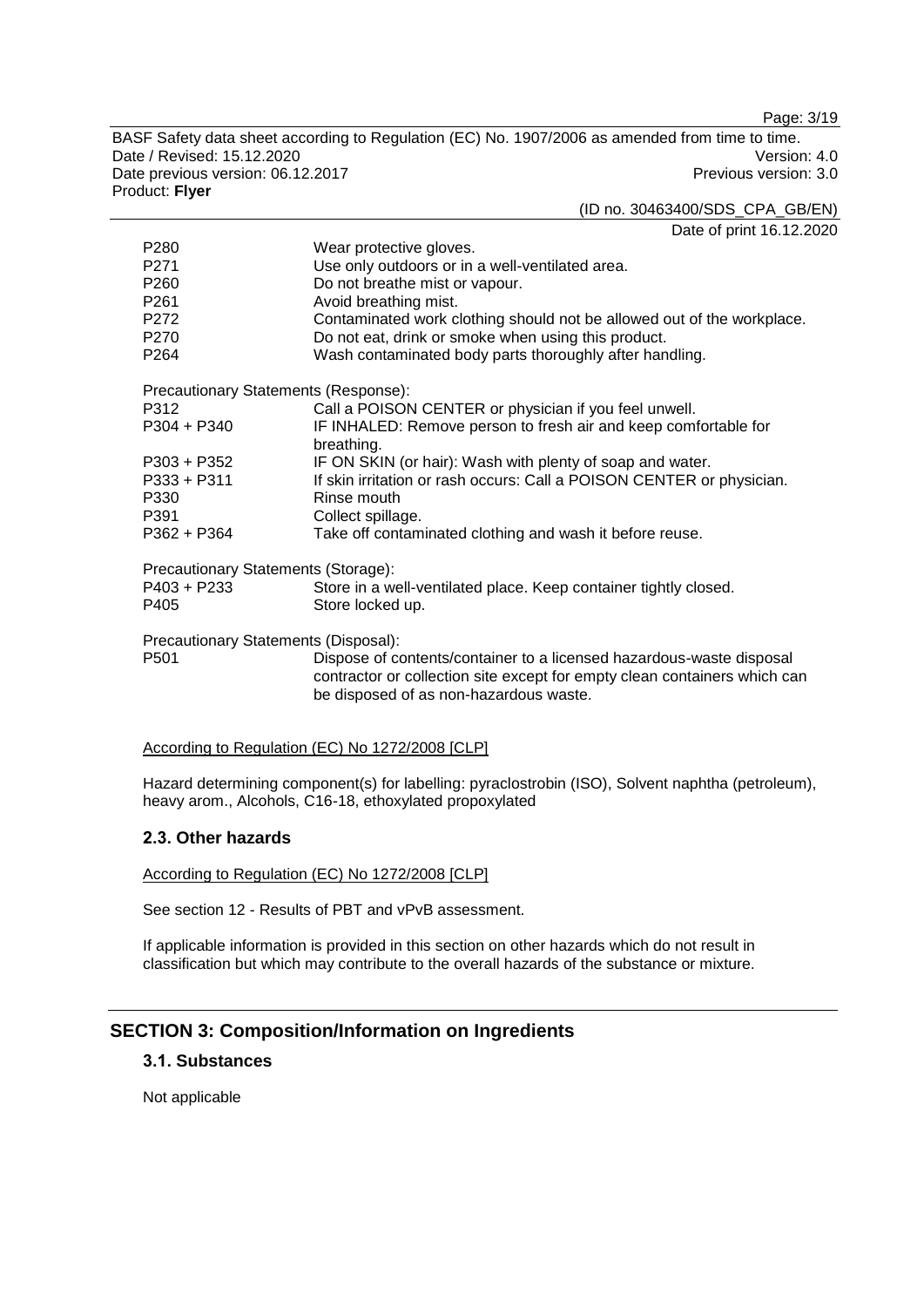Page: 4/19

BASF Safety data sheet according to Regulation (EC) No. 1907/2006 as amended from time to time. Date / Revised: 15.12.2020 Version: 4.0 Date previous version: 06.12.2017 **Previous version: 3.0** Previous version: 3.0 Product: **Flyer**

(ID no. 30463400/SDS\_CPA\_GB/EN)

Date of print 16.12.2020

# **3.2. Mixtures**

#### Chemical nature

crop protection product, fungicide, Emulsifiable concentrate (EC)

Hazardous ingredients (GHS) according to Regulation (EC) No. 1272/2008

pyraclostrobin (ISO); methyl N-{2-[1-(4-chlorophenyl)-1H-pyrazol-3-yloxymethyl]phenyl}(Nmethoxy)carbamate

Content (W/W): 23.86 % CAS Number: 175013-18-0 INDEX-Number: 613-272-00-6 Acute Tox. 3 (Inhalation - mist) Skin Corr./Irrit. 2 STOT SE 3 (irr. to respiratory syst.) Aquatic Acute 1 Aquatic Chronic 1 M-factor acute: 100 M-factor chronic: 100 H315, H331, H335, H400, H410

Solvent naphtha (petroleum), heavy arom.; Kerosine — unspecified; [A complex combination of hydrocarbons obtained from distillation of aromatic streams. It consists predominantly of aromatic hydrocarbons having carbon numbers predominantly in the range of C9 thro ugh C16 and boiling in the range of approximately 165 oC to 290 oC (330 oF to 554 oF).]

Content (W/W): < 50 % CAS Number: 64742-94-5 REACH registration number: 01- 2119451097-39

Asp. Tox. 1 Aquatic Chronic 2 H304, H411 EUH066

Alcohols, C16-18, ethoxylated propoxylated Content (W/W):  $<$  30 % CAS Number: 68002-96-0

Acute Tox. 2 (Inhalation - mist) Aquatic Acute 1 Aquatic Chronic 3 M-factor acute: 1 H330, H412, H400

2-methylnaphthalene Content (W/W): < 20 % CAS Number: 91-57-6 EC-Number: 202-078-3 REACH registration number: 01-2119489455-25

Acute Tox. 4 (oral) Aquatic Chronic 2 H302, H411

Naphthalene, 1-methyl-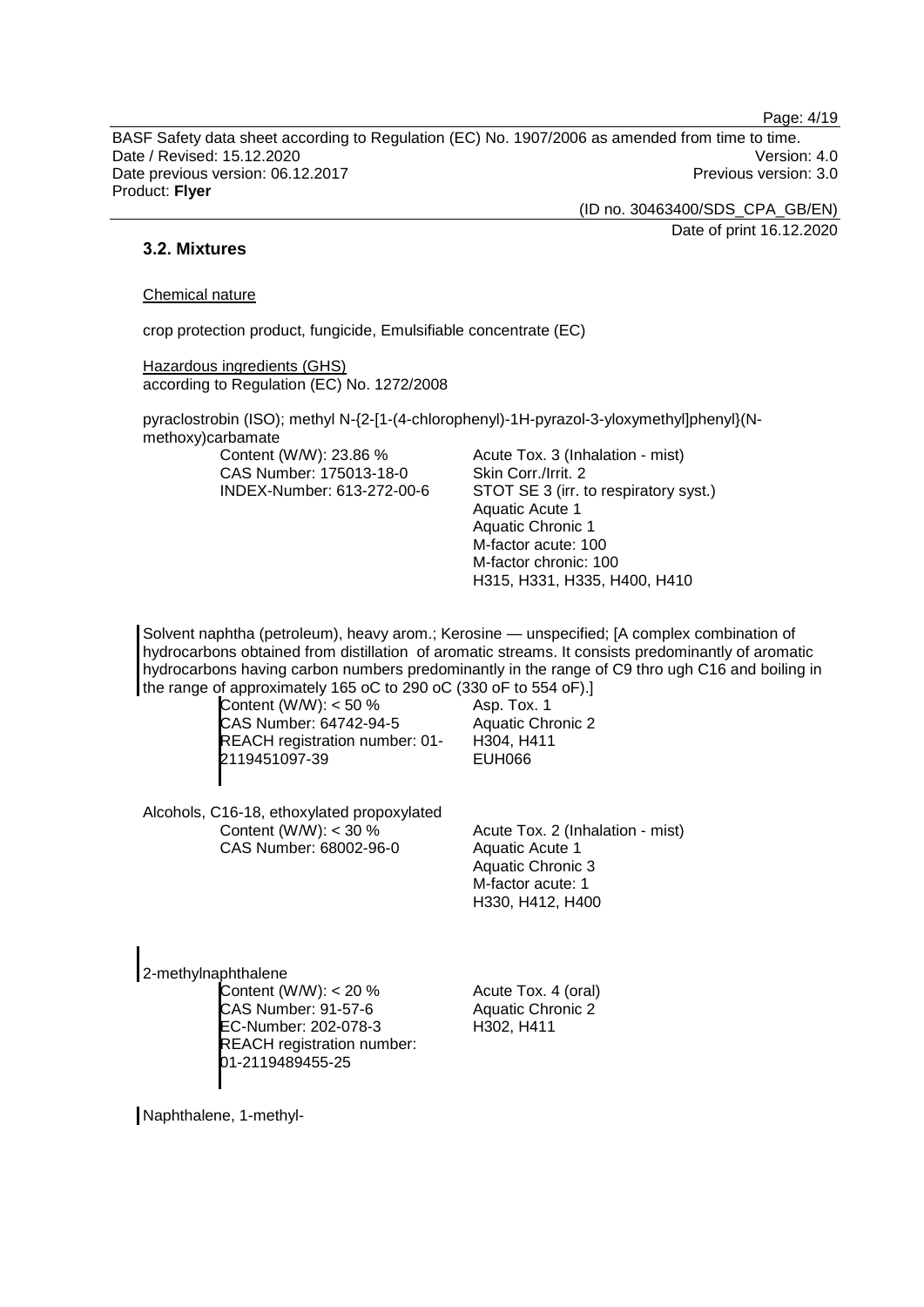Page: 5/19

BASF Safety data sheet according to Regulation (EC) No. 1907/2006 as amended from time to time. Date / Revised: 15.12.2020<br>
Date previous version: 06.12.2017<br>
Date previous version: 06.12.2017 Date previous version: 06.12.2017 Product: **Flyer**

(ID no. 30463400/SDS\_CPA\_GB/EN)

Date of print 16.12.2020

|                   | Content (W/W): $<$ 15 %<br>CAS Number: 90-12-0<br>EC-Number: 201-966-8<br>REACH registration number: 01-<br>2119489997-0                                                                       | Date of print 16.12<br>Asp. Tox. 1<br>Acute Tox. 4 (oral)<br><b>Aquatic Chronic 2</b><br>H302, H304, H411                                                                                                                           |
|-------------------|------------------------------------------------------------------------------------------------------------------------------------------------------------------------------------------------|-------------------------------------------------------------------------------------------------------------------------------------------------------------------------------------------------------------------------------------|
| biphenyl          | Content (W/W): $<$ 5 %<br><b>CAS Number: 92-52-4</b><br>EC-Number: 202-163-5<br>REACH registration number: 01-<br>2119480408-33<br>INDEX-Number: 601-042-00-8                                  | Skin Corr./Irrit. 2<br>Eye Dam./Irrit. 2<br>STOT SE 3 (irr. to respiratory syst.)<br>Aquatic Acute 1<br><b>Aquatic Chronic 1</b><br>M-factor acute: 1<br>M-factor chronic: 1<br>H319, H315, H335, H400, H410                        |
|                   | Benzenesulfonic acid, 4-C10-13-sec-alkyl derivs., calcium salts<br>Content (W/W): $<$ 5 %<br>CAS Number: 84989-14-0<br>EC-Number: 284-903-7<br>REACH registration number: 01-<br>2119560592-37 | Skin Corr./Irrit. 2<br>Eye Dam./Irrit. 1<br><b>Aquatic Chronic 3</b><br>H318, H315, H412                                                                                                                                            |
| 2-Ethylhexan-1-ol | Content (W/W): $<$ 5 %<br>CAS Number: 104-76-7<br>EC-Number: 203-234-3<br>REACH registration number: 01-<br>2119487289-20                                                                      | Acute Tox. 4 (Inhalation - mist)<br>Skin Corr./Irrit. 2<br>Eye Dam./Irrit. 2<br>STOT SE 3 (irr. to respiratory syst.)<br>H319, H315, H332, H335                                                                                     |
| toluene           | Content (W/W): $<$ 1 %<br>CAS Number: 108-88-3<br>EC-Number: 203-625-9<br>REACH registration number: 01-<br>2119471310-51<br>INDEX-Number: 601-021-00-3                                        | Asp. Tox. 1<br>Flam. Liq. 2<br>Skin Corr./Irrit. 2<br>Repr. 2 (unborn child)<br>STOT SE 3 (drowsiness and dizziness)<br>STOT RE (Central nervous system) 2<br><b>Aquatic Chronic 3</b><br>H225, H315, H304, H336, H361d, H373, H412 |

For the classifications not written out in full in this section, including the hazard classes and the hazard statements, the full text is listed in section 16.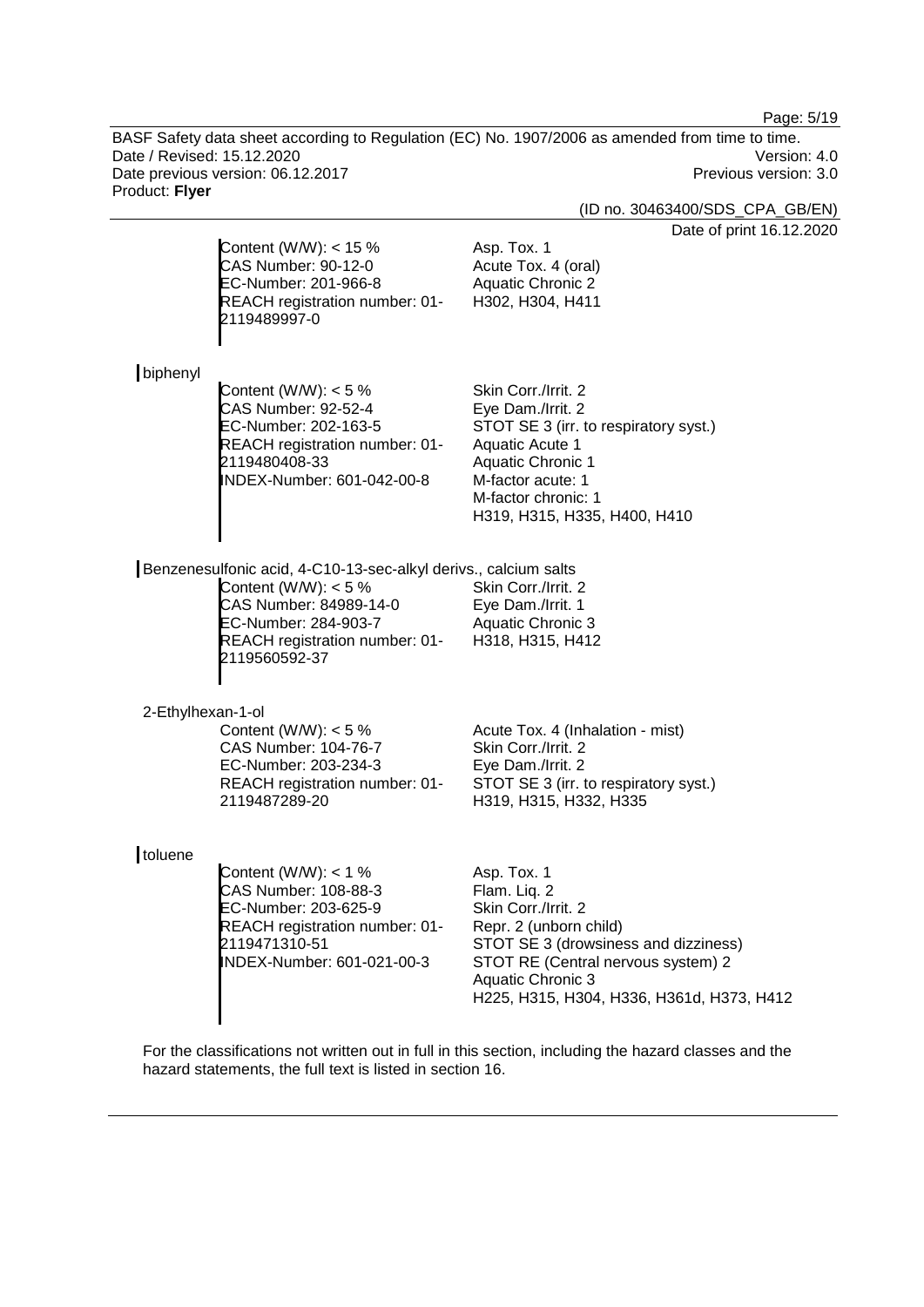Page: 6/19

BASF Safety data sheet according to Regulation (EC) No. 1907/2006 as amended from time to time. Date / Revised: 15.12.2020 Version: 4.0 Date previous version: 06.12.2017 **Previous version: 3.0** Previous version: 3.0 Product: **Flyer**

> (ID no. 30463400/SDS\_CPA\_GB/EN) Date of print 16.12.2020

**SECTION 4: First-Aid Measures**

### **4.1. Description of first aid measures**

Show container, label and/or safety data sheet to physician.

First aid personnel should pay attention to their own safety. If the patient is likely to become unconscious, place and transport in stable sideways position (recovery position). Immediately remove contaminated clothing.

If inhaled: Keep patient calm, remove to fresh air, seek medical attention.

On skin contact: Wash thoroughly with soap and water

On contact with eyes:

Wash affected eyes for at least 15 minutes under running water with eyelids held open, consult an eye specialist.

On ingestion: Immediately rinse mouth and then drink 200-300 ml of water, seek medical attention.

# **4.2. Most important symptoms and effects, both acute and delayed**

Symptoms: Information, i.e. additional information on symptoms and effects may be included in the GHS labeling phrases available in Section 2 and in the Toxicological assessments available in Section 11., (Further) symptoms and / or effects are not known so far

**4.3. Indication of any immediate medical attention and special treatment needed**

Treatment: Treat according to symptoms (decontamination, vital functions), no known specific antidote.

# **SECTION 5: Fire-Fighting Measures**

# **5.1. Extinguishing media**

Suitable extinguishing media: water spray, foam, dry powder, carbon dioxide

# **5.2. Special hazards arising from the substance or mixture**

Endangering substances: carbon monoxide, Carbon dioxide, hydrogen chloride, nitrogen oxides, sulfur oxides, halogenated compounds Advice: The substances/groups of substances mentioned can be released in case of fire.

# **5.3. Advice for fire-fighters**

Special protective equipment: Wear self-contained breathing apparatus and chemical-protective clothing.

#### Further information:

Collect contaminated extinguishing water separately, do not allow to reach sewage or effluent systems. Dispose of fire debris and contaminated extinguishing water in accordance with official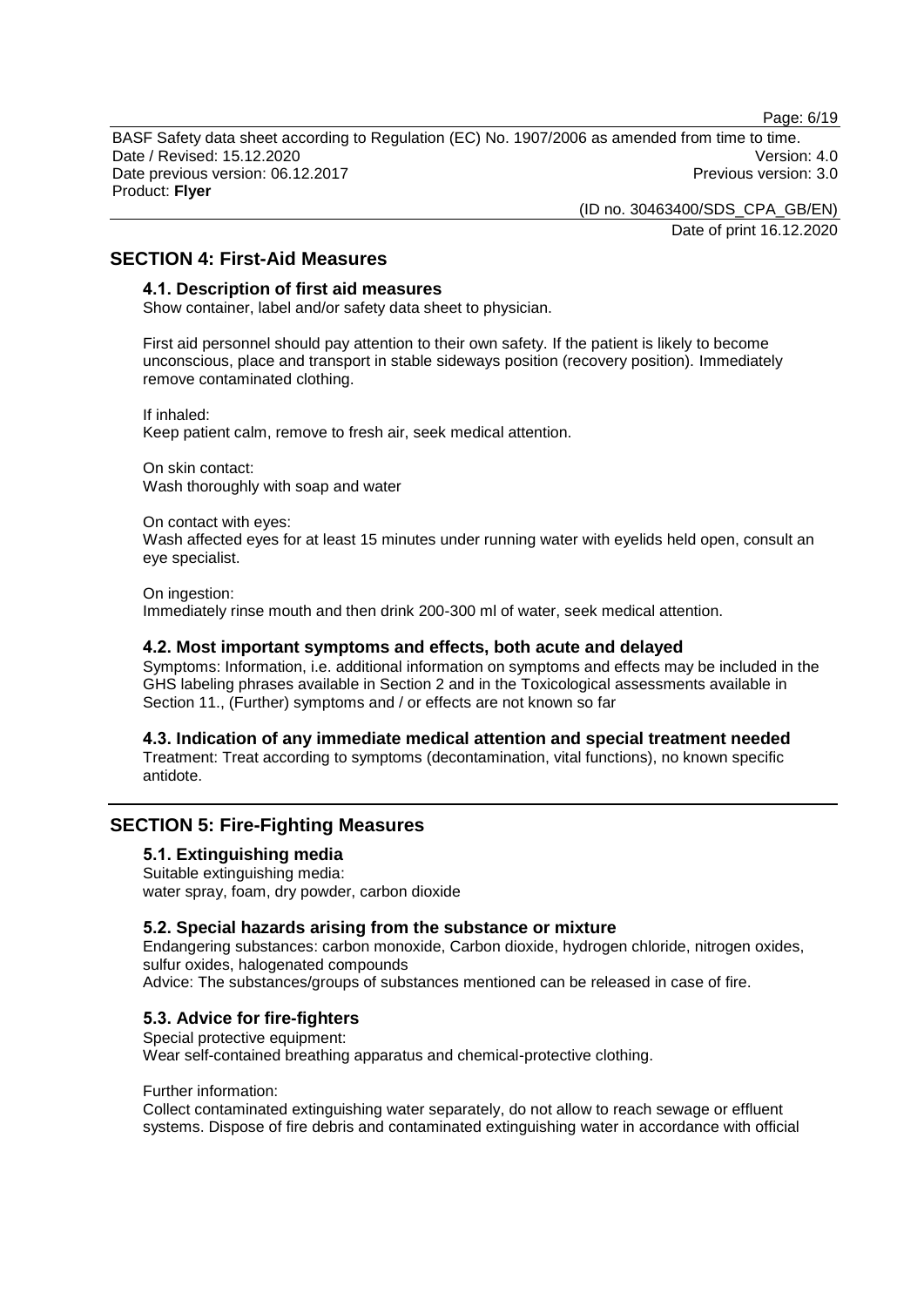Page: 7/19

BASF Safety data sheet according to Regulation (EC) No. 1907/2006 as amended from time to time. Date / Revised: 15.12.2020 Version: 4.0 Date previous version: 06.12.2017 **Previous version: 3.0** Previous version: 3.0 Product: **Flyer**

(ID no. 30463400/SDS\_CPA\_GB/EN)

Date of print 16.12.2020

regulations. In case of fire and/or explosion do not breathe fumes. Keep containers cool by spraying with water if exposed to fire.

# **SECTION 6: Accidental Release Measures**

# **6.1. Personal precautions, protective equipment and emergency procedures**

Use personal protective clothing. Avoid contact with the skin, eyes and clothing. Do not breathe vapour/spray.

### **6.2. Environmental precautions**

Do not discharge into drains/surface waters/groundwater. Do not discharge into the subsoil/soil.

Do not allow contamination of public drains or surface or ground waters. Inform local water plc if spillage enters drains and the Environment Agency (England & Wales), the Scottish Environmental Protection Agency (Scotland), or the Environment and Heritage Service (Northern Ireland) if it enters surface or ground waters. Keep people and animals away.

#### **6.3. Methods and material for containment and cleaning up**

For small amounts: Pick up with suitable absorbent material (e.g. sand, sawdust, general-purpose binder, kieselguhr).

For large amounts: Dike spillage. Pump off product.

Collect waste in suitable containers, which can be labeled and sealed. Clean contaminated floors and objects thoroughly with water and detergents, observing environmental regulations. Dispose of absorbed material in accordance with regulations. Wear suitable protective equipment.

#### **6.4. Reference to other sections**

Information regarding exposure controls/personal protection and disposal considerations can be found in section 8 and 13.

# **SECTION 7: Handling and Storage**

# **7.1. Precautions for safe handling**

When using do not eat, drink or smoke. Hands and/or face should be washed before breaks and at the end of the shift. No special measures necessary if stored and handled correctly. Ensure thorough ventilation of stores and work areas.

Protection against fire and explosion:

Vapours may form ignitable mixture with air. Prevent electrostatic charge - sources of ignition should be kept well clear - fire extinguishers should be kept handy.

#### **7.2. Conditions for safe storage, including any incompatibilities**

Segregate from foods and animal feeds. Further information on storage conditions: Keep away from heat. Protect from direct sunlight.

Protect from temperatures below: 5 °C

The packed product must be protected from temperatures below the indicated one.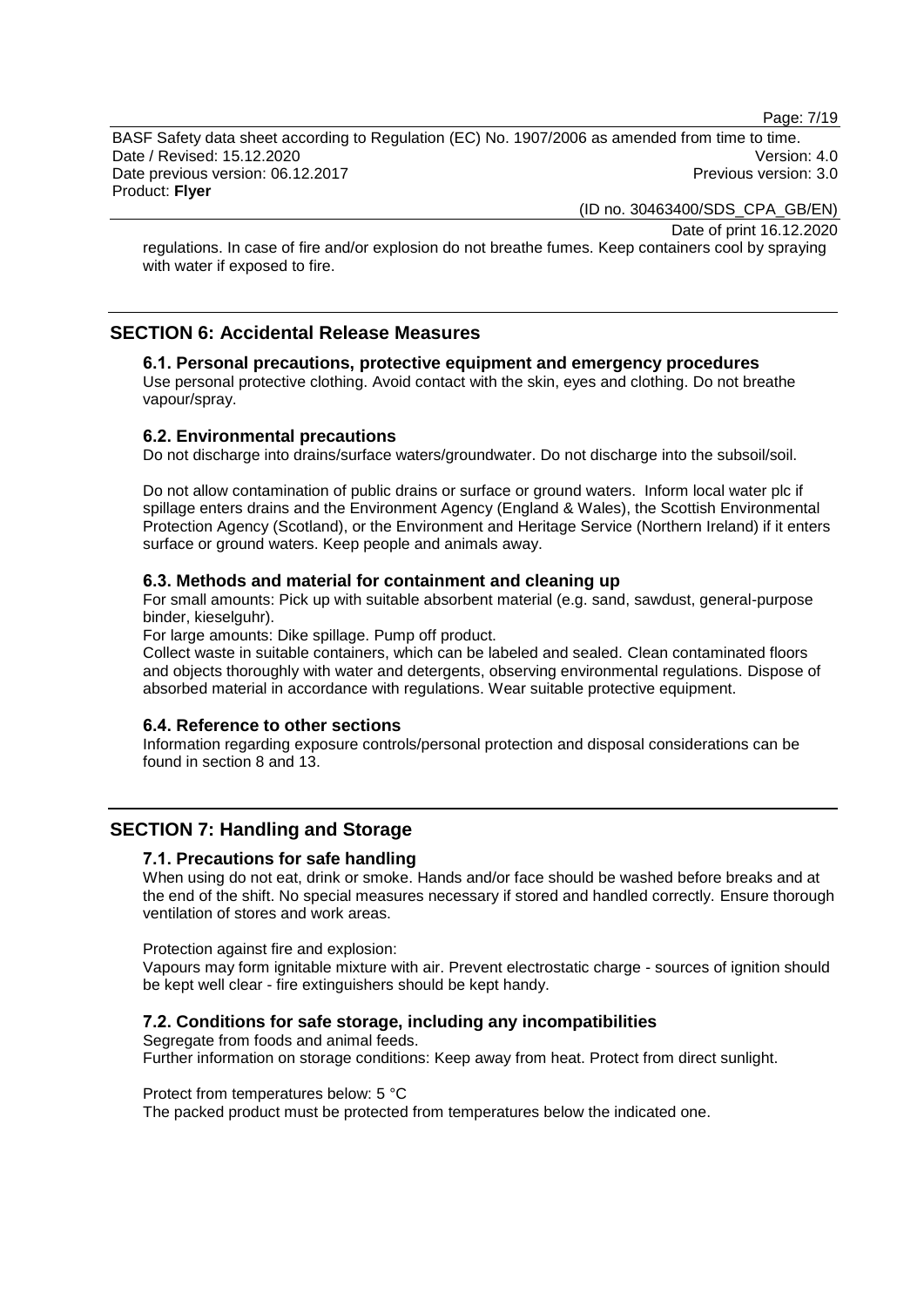Page: 8/19

BASF Safety data sheet according to Regulation (EC) No. 1907/2006 as amended from time to time. Date / Revised: 15.12.2020 Version: 4.0 Date previous version: 06.12.2017 **Previous version: 3.0** Previous version: 3.0 Product: **Flyer**

(ID no. 30463400/SDS\_CPA\_GB/EN)

Date of print 16.12.2020

Protect from temperatures above: 40 °C Damage by exceeding the maximum temperature is not reversible.

# **7.3. Specific end use(s)**

For the relevant identified use(s) listed in Section 1 the advice mentioned in this section 7 is to be observed.

# **SECTION 8: Exposure Controls/Personal Protection**

# **8.1. Control parameters**

Components with occupational exposure limits

104-76-7: 2-Ethylhexan-1-ol TWA value 5.4 mg/m3 ; 1 ppm (OEL (EU)) indicative TWA value 5.4 mg/m3 ; 1 ppm (WEL/EH 40 (UK)) 90-12-0: Naphthalene, 1-methyl-Skin Designation (Directive 2004/37/EC) The substance can be absorbed through the skin. 91-57-6: 2-methylnaphthalene

Skin Designation (Directive 2004/37/EC)

The substance can be absorbed through the skin.

Refer to the current edition of HSE Guidance Note EH40 Occupational Exposure Limits (United Kingdom). For normal use and handling refer to the product label/leaflet.

# **8.2. Exposure controls**

Personal protective equipment

Respiratory protection:

Suitable respiratory protection for lower concentrations or short-term effect: Combination filter for gases/vapours of organic, inorganic, acid inorganic, alkaline compounds and toxic particles (e. g. EN 14387 Type ABEK-P3)

Hand protection:

Suitable chemical resistant safety gloves (EN 374) also with prolonged, direct contact (Recommended: Protective index 6, corresponding > 480 minutes of permeation time according to EN 374): E.g. nitrile rubber (0.4 mm), chloroprene rubber (0.5 mm), butyl rubber (0.7 mm) etc.

Eye protection: Safety glasses with side-shields (frame goggles) (e.g. EN 166)

Body protection: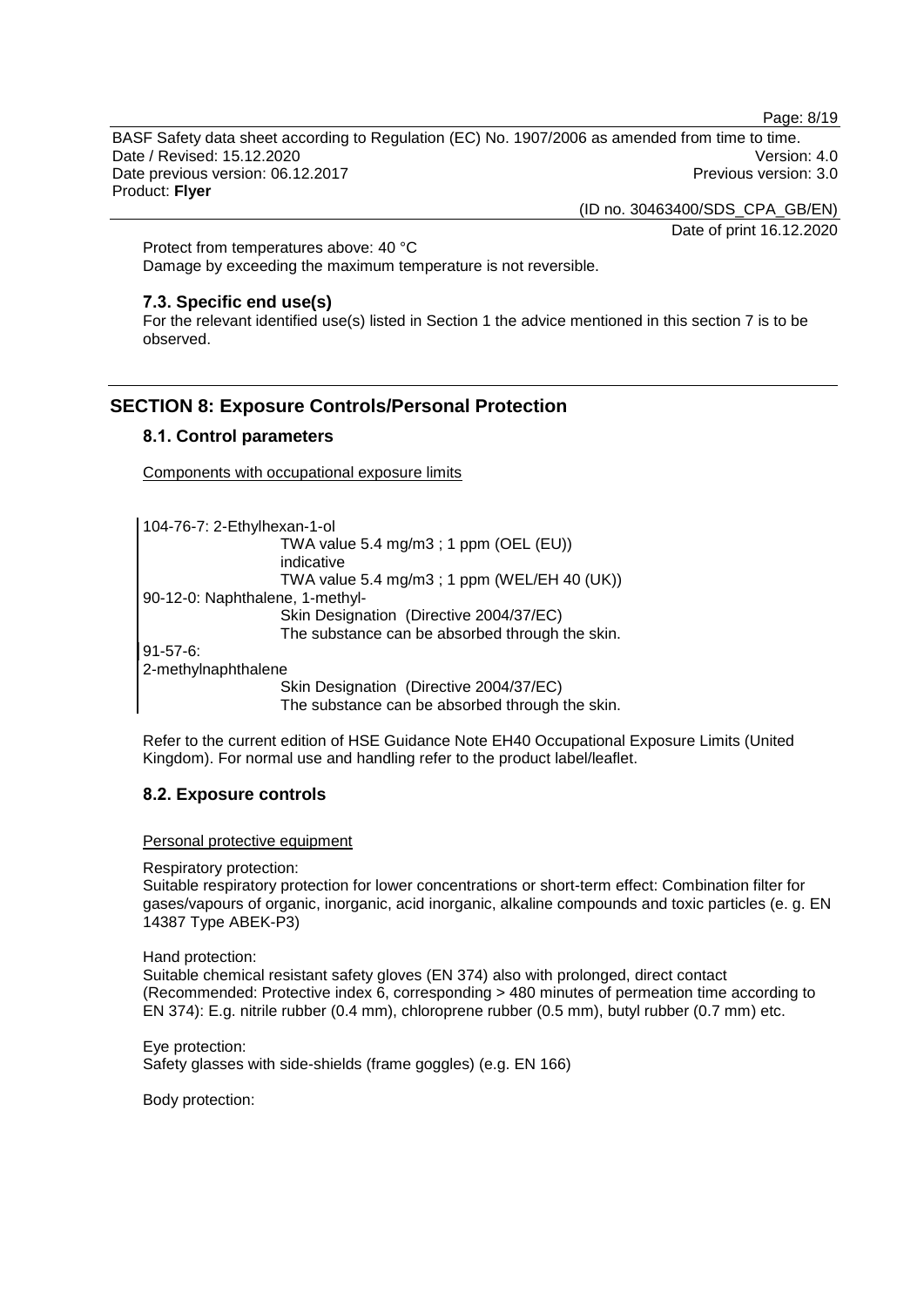Page: 9/19

BASF Safety data sheet according to Regulation (EC) No. 1907/2006 as amended from time to time. Date / Revised: 15.12.2020<br>
Date previous version: 06.12.2017<br>
Date previous version: 06.12.2017 Date previous version: 06.12.2017 Product: **Flyer**

(ID no. 30463400/SDS\_CPA\_GB/EN)

Date of print 16.12.2020

Body protection must be chosen depending on activity and possible exposure, e.g. apron, protecting boots, chemical-protection suit (according to EN 14605 in case of splashes or EN ISO 13982 in case of dust).

General safety and hygiene measures

The statements on personal protective equipment in the instructions for use apply when handling crop-protection agents in final-consumer packing. Wearing of closed work clothing is recommended. Store work clothing separately. Keep away from food, drink and animal feeding stuffs.

# **SECTION 9: Physical and Chemical Properties**

# **9.1. Information on basic physical and chemical properties**

| Form:                          | liquid                               |                             |
|--------------------------------|--------------------------------------|-----------------------------|
| Colour:                        | tan                                  |                             |
| Odour:                         | faintly aromatic                     |                             |
| Odour threshold:               |                                      |                             |
|                                | Not determined since harmful by      |                             |
|                                | inhalation.                          |                             |
| pH value:                      | approx. $5 - 7$                      |                             |
|                                | (1 %(m), 20 °C)                      |                             |
|                                | (as an emulsion)                     |                             |
| pour point:                    | approx. -5 °C                        |                             |
|                                | Information applies to the solvent.  |                             |
| Boiling range:                 | approx. 244 - 292 °C                 |                             |
|                                | Information applies to the solvent.  |                             |
| Flash point:                   | approx. 104 °C                       | (ISO 2719)                  |
| Evaporation rate:              |                                      |                             |
|                                | not applicable                       |                             |
| Flammability:                  | not highly flammable                 |                             |
| Lower explosion limit:         | $0.6\%$ (V)                          |                             |
|                                | Information applies to the solvent.  |                             |
| Upper explosion limit:         | $7\%$ (V)                            |                             |
|                                | Information applies to the solvent.  |                             |
| Ignition temperature:          | 425 $^{\circ}$ C                     | (Directive 92/69/EEC, A.15) |
|                                | The product has not been tested.     |                             |
|                                | The statement has been derived from  |                             |
|                                | substances/products of a similar     |                             |
|                                | structure or composition.            |                             |
| Vapour pressure:               | approx. 0.003 hPa                    |                             |
|                                | (20 °C)                              |                             |
|                                | Information applies to the solvent.  |                             |
| Density:                       | approx. 1.05 g/cm3                   |                             |
|                                | (20 °C)                              |                             |
| Relative vapour density (air): |                                      |                             |
|                                | Heavier than air., Information based |                             |
|                                | on the main components.              |                             |
| Solubility in water:           | emulsifiable                         |                             |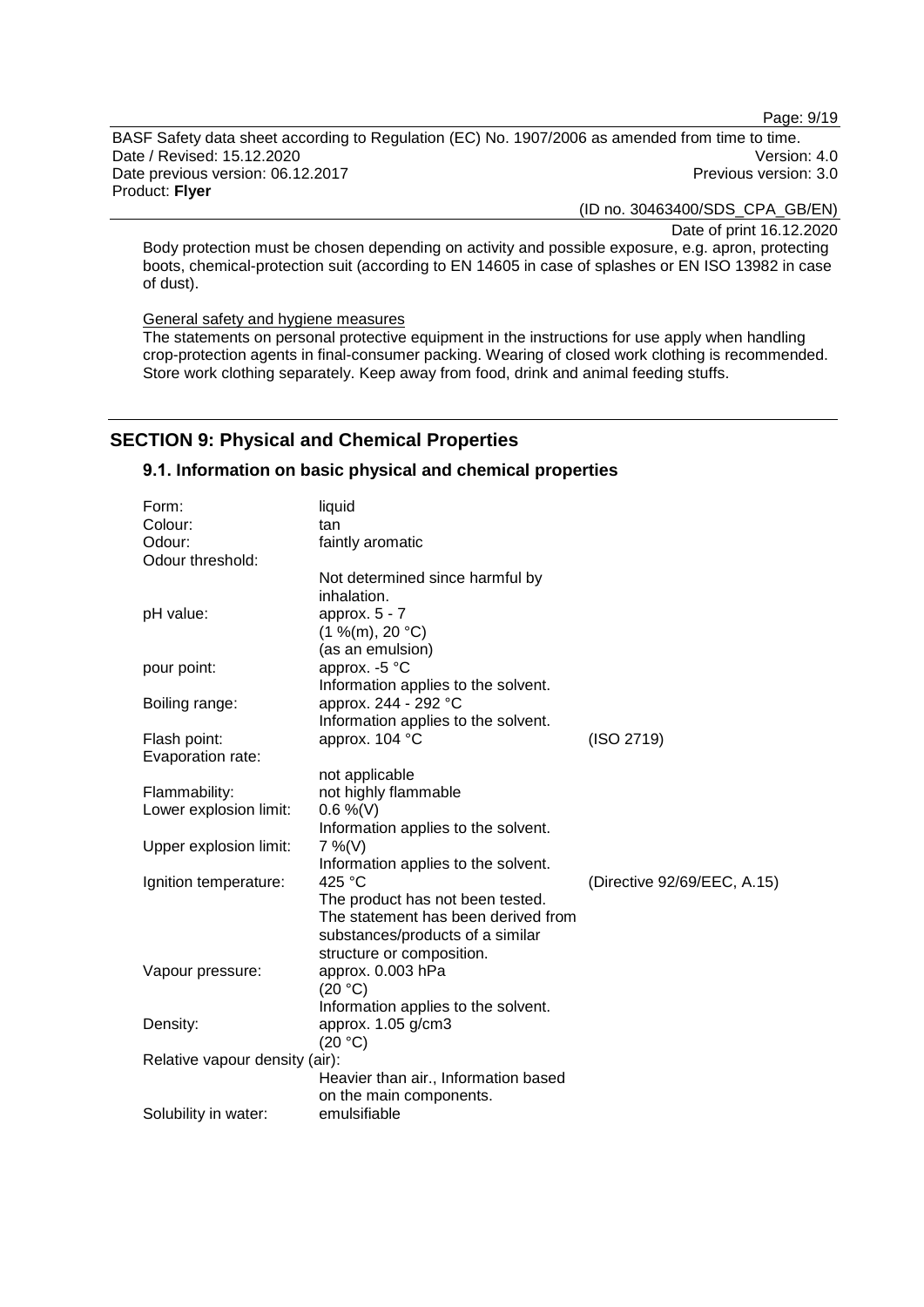Page: 10/19

BASF Safety data sheet according to Regulation (EC) No. 1907/2006 as amended from time to time. Date / Revised: 15.12.2020<br>
Date previous version: 06.12.2017<br>
Date previous version: 06.12.2017 Date previous version: 06.12.2017 Product: **Flyer**

(ID no. 30463400/SDS\_CPA\_GB/EN)

Date of print 16.12.2020

| Partitioning coefficient n-octanol/water (log Kow): |                                                                                                                                                                                                                                                                   |            |
|-----------------------------------------------------|-------------------------------------------------------------------------------------------------------------------------------------------------------------------------------------------------------------------------------------------------------------------|------------|
| Viscosity, dynamic:                                 | not applicable<br>Thermal decomposition: No decomposition if stored and handled as prescribed/indicated.<br>approx. 64.2 mPa.s<br>(20 °C, 100 1/s)<br>The product has not been tested.<br>The statement has been derived from<br>substances/products of a similar | (OECD 114) |
| Viscosity, kinematic:                               | structure or composition.<br>$23.7$ mm $2/s$<br>(40 °C)<br>The product has not been tested.<br>The statement has been derived from<br>substances/products of a similar                                                                                            | (OECD 114) |
| Explosion hazard:                                   | structure or composition.<br>Based on the chemical structure<br>there is no indication of explosive<br>properties.                                                                                                                                                |            |
| Fire promoting properties:                          | Based on its structural properties<br>the product is not classified as<br>oxidizing.                                                                                                                                                                              |            |

# **9.2. Other information**

Other Information:

If necessary, information on other physical and chemical parameters is indicated in this section.

# **SECTION 10: Stability and Reactivity**

# **10.1. Reactivity**

No hazardous reactions if stored and handled as prescribed/indicated.

# **10.2. Chemical stability**

The product is stable if stored and handled as prescribed/indicated.

# **10.3. Possibility of hazardous reactions**

No hazardous reactions if stored and handled as prescribed/indicated.

# **10.4. Conditions to avoid**

See SDS section 7 - Handling and storage.

# **10.5. Incompatible materials**

Substances to avoid: strong bases, strong acids, strong oxidizing agents

# **10.6. Hazardous decomposition products**

Hazardous decomposition products: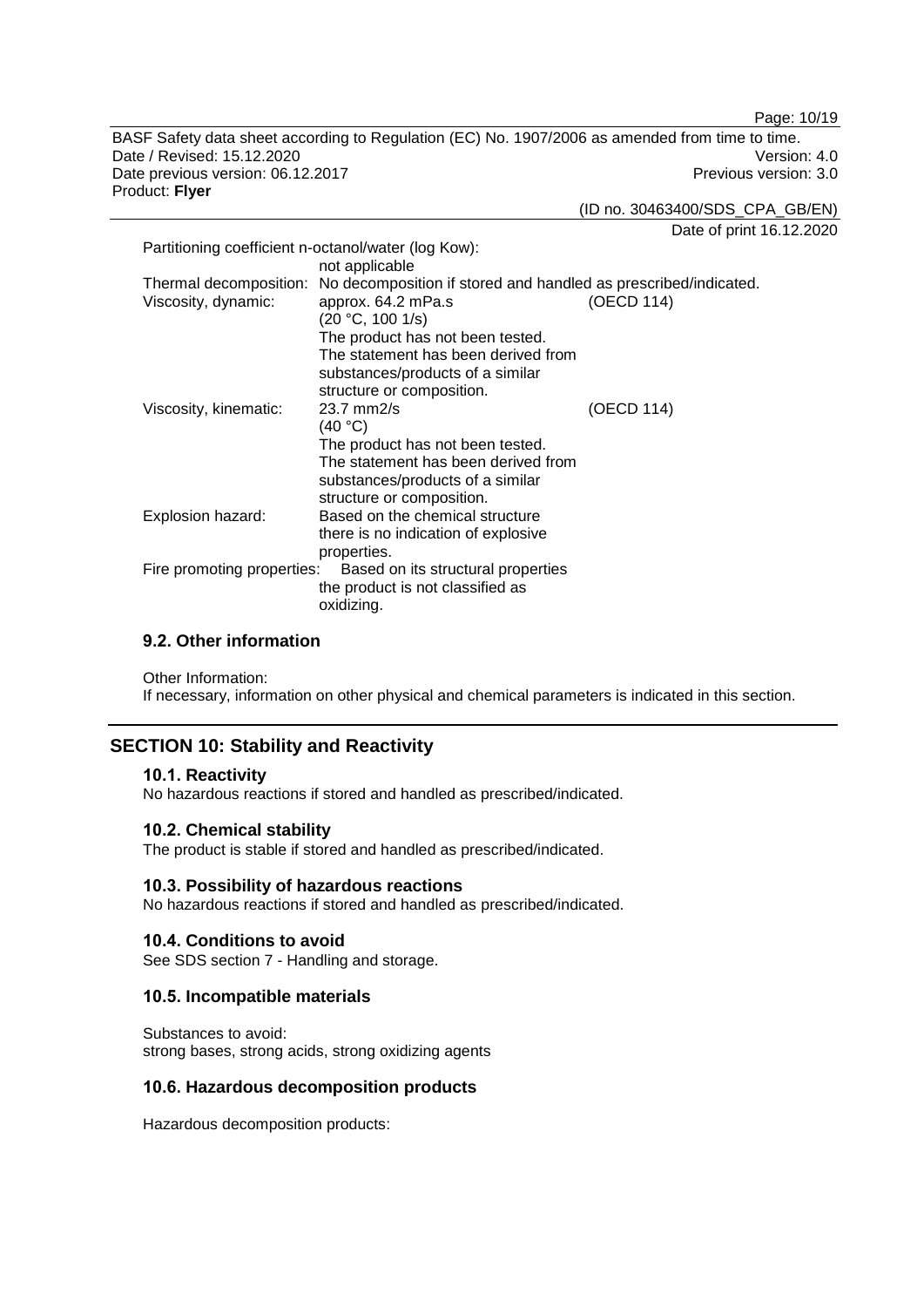Page: 11/19

BASF Safety data sheet according to Regulation (EC) No. 1907/2006 as amended from time to time. Date / Revised: 15.12.2020 Version: 4.0 Date previous version: 06.12.2017 **Previous version: 3.0** Previous version: 3.0 Product: **Flyer**

(ID no. 30463400/SDS\_CPA\_GB/EN)

Date of print 16.12.2020

No hazardous decomposition products if stored and handled as prescribed/indicated.

# **SECTION 11: Toxicological Information**

#### **11.1. Information on toxicological effects**

#### Acute toxicity

Assessment of acute toxicity:

Of moderate toxicity after single ingestion. Virtually nontoxic after a single skin contact. Of moderate toxicity after short-term inhalation. The product has not been tested. The statement has been derived from substances/products of a similar structure or composition.

Experimental/calculated data: LD50 rat (oral): 317 mg/kg

LC50 rat (by inhalation):  $> 1.14 - 5.3$  mg/l 4 h (OECD Guideline 403) An aerosol was tested.

LD50 rat (dermal): > 4,000 mg/kg (OECD Guideline 402) No mortality was observed.

Irritation

Assessment of irritating effects:

Skin contact causes irritation. Not irritating to the eyes. The product has not been tested. The statement has been derived from substances/products of a similar structure or composition.

Experimental/calculated data: Skin corrosion/irritation rabbit: Irritant. (OECD Guideline 404)

Serious eye damage/irritation rabbit: non-irritant (OECD Guideline 405)

Respiratory/Skin sensitization

Assessment of sensitization: Sensitization after skin contact possible.

Experimental/calculated data: Guinea pig maximization test guinea pig: sensitizing

Germ cell mutagenicity

Assessment of mutagenicity:

The product has not been tested. The statement has been derived from the properties of the individual components. Mutagenicity tests revealed no genotoxic potential.

**Carcinogenicity**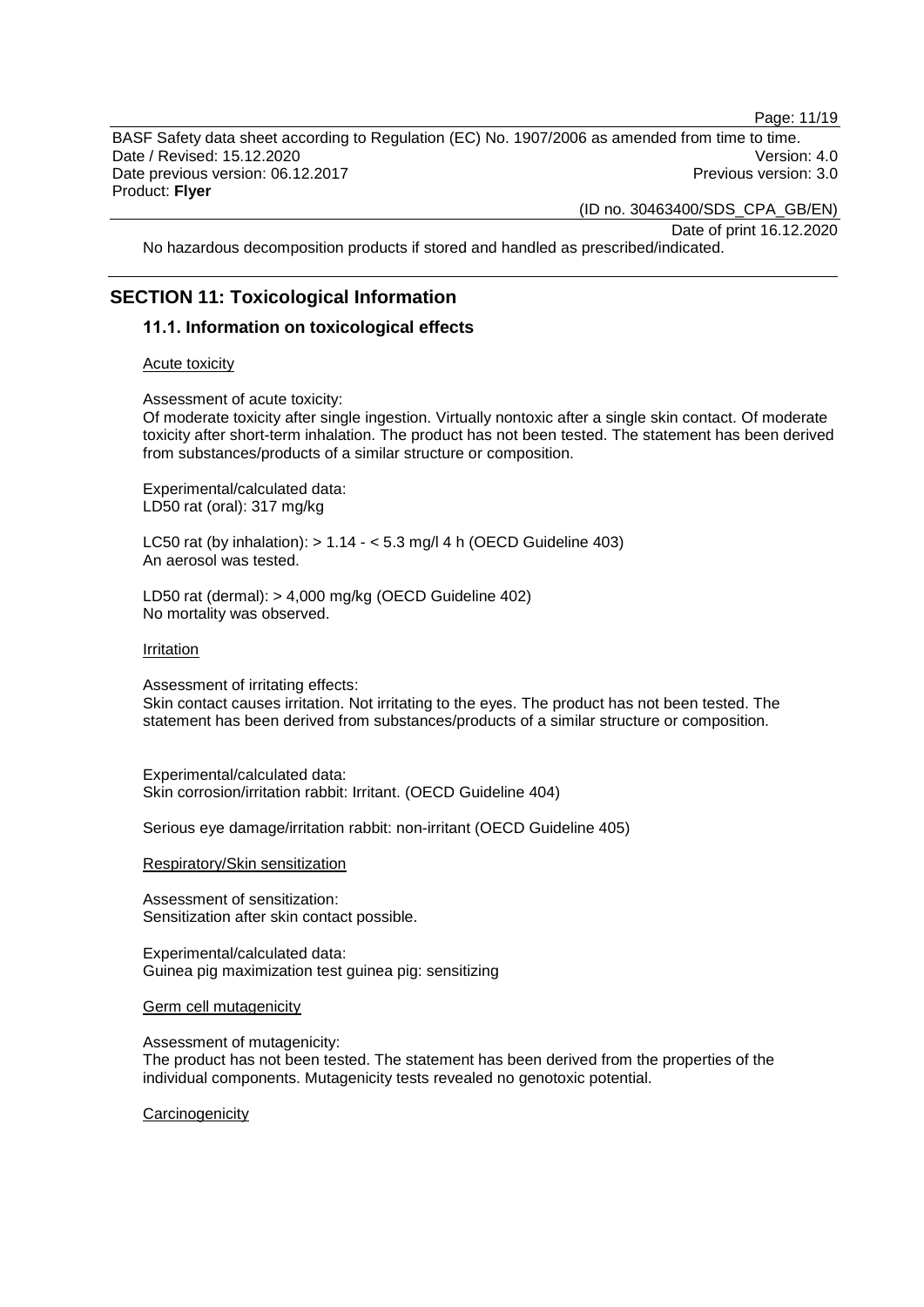Page: 12/19

BASF Safety data sheet according to Regulation (EC) No. 1907/2006 as amended from time to time. Date / Revised: 15.12.2020 Version: 4.0 Date previous version: 06.12.2017 **Previous version: 3.0** Previous version: 3.0 Product: **Flyer**

> (ID no. 30463400/SDS\_CPA\_GB/EN) Date of print 16.12.2020

Assessment of carcinogenicity:

The product has not been tested. The statement has been derived from the properties of the individual components. The results of various animal studies gave no indication of a carcinogenic effect.

#### Reproductive toxicity

Assessment of reproduction toxicity: The product has not been tested. The statement has been derived from the properties of the individual components. The results of animal studies gave no indication of a fertility impairing effect.

#### Developmental toxicity

Assessment of teratogenicity: The product has not been tested. The statement has been derived from the properties of the individual components.

*Information on: toluene Assessment of teratogenicity: Indications of possible developmental toxicity/teratogenicity were seen in animal studies.* ----------------------------------

#### Specific target organ toxicity (single exposure)

Assessment of STOT single: Causes temporary irritation of the respiratory tract.

Remarks: The product has not been tested. The statement has been derived from the properties of the individual components.

#### Repeated dose toxicity and Specific target organ toxicity (repeated exposure)

Assessment of repeated dose toxicity:

The product has not been tested. The statement has been derived from the properties of the individual components.

*Information on: pyraclostrobin (ISO); methyl N-{2-[1-(4-chlorophenyl)-1H-pyrazol-3 yloxymethyl]phenyl}(N-methoxy)carbamate Assessment of repeated dose toxicity: After repeated exposure the prominent effect is local irritation. The substance may cause damage to the olfactory epithelium after repeated inhalation.*

#### *Information on: biphenyl*

*Assessment of repeated dose toxicity: The substance may cause damage to the kidney after repeated ingestion of high doses, as shown in animal studies.*

*Information on: toluene Assessment of repeated dose toxicity:*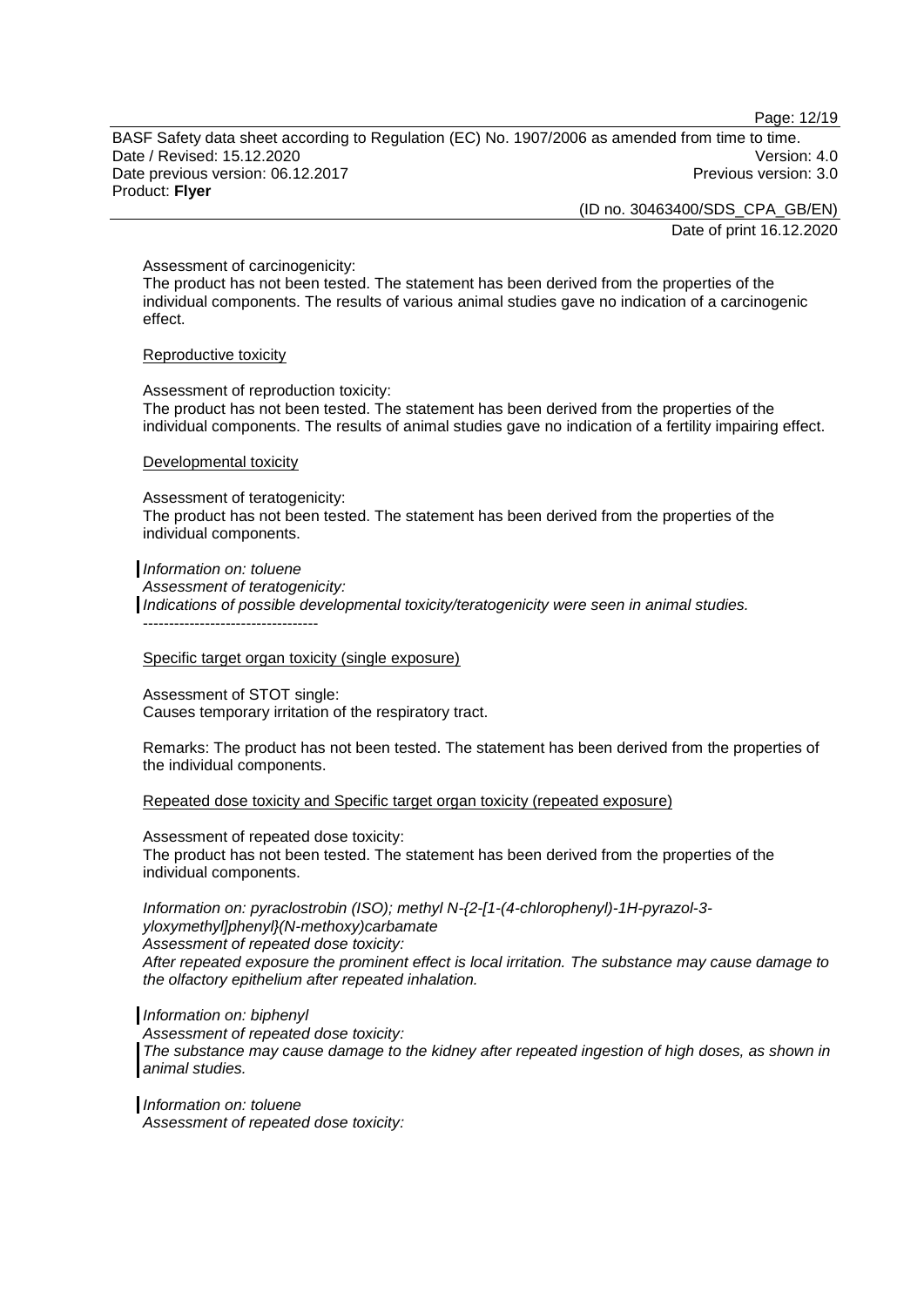Page: 13/19

BASF Safety data sheet according to Regulation (EC) No. 1907/2006 as amended from time to time. Date / Revised: 15.12.2020 Version: 4.0 Date previous version: 06.12.2017 **Previous version: 3.0** Previous version: 3.0 Product: **Flyer**

(ID no. 30463400/SDS\_CPA\_GB/EN)

Date of print 16.12.2020

*Repeated exposure to large quantities may affect certain organs. Damages the central nerve system. The substance may cause deafness after repeated inhalation.*

*Information on: Benzenesulfonic acid, 4-C10-13-sec-alkyl derivs., calcium salts Assessment of repeated dose toxicity: After repeated exposure the prominent effect is local irritation. The product has not been tested. The statement has been derived from substances/products of a similar structure or composition.*

Aspiration hazard

----------------------------------

No aspiration hazard expected.

Other relevant toxicity information

Misuse can be harmful to health.

# **SECTION 12: Ecological Information**

#### **12.1. Toxicity**

Assessment of aquatic toxicity: Very toxic to aquatic life with long lasting effects. The product has not been tested. The statement has been derived from substances/products of a similar structure or composition.

Toxicity to fish: LC50 (96 h) 0.0229 mg/l, Oncorhynchus mykiss (EPA 72-1, static)

Aquatic invertebrates: EC50 (48 h) 0.046 mg/l, Daphnia magna (OECD Guideline 202, part 1, static)

Aquatic plants: EC50 (72 h) 0.69 mg/l (growth rate), Pseudokirchneriella subcapitata (OECD Guideline 201)

EC10 (72 h) 0.11 mg/l (growth rate), Pseudokirchneriella subcapitata (OECD Guideline 201)

*Information on: pyraclostrobin (ISO); methyl N-{2-[1-(4-chlorophenyl)-1H-pyrazol-3 yloxymethyl]phenyl}(N-methoxy)carbamate Chronic toxicity to fish: No observed effect concentration (98 d) approx. 0.00235 mg/l, Oncorhynchus mykiss (OECD Guideline 210, Flow through.)* ----------------------------------

*Information on: pyraclostrobin (ISO); methyl N-{2-[1-(4-chlorophenyl)-1H-pyrazol-3 yloxymethyl]phenyl}(N-methoxy)carbamate Chronic toxicity to aquatic invertebrates:*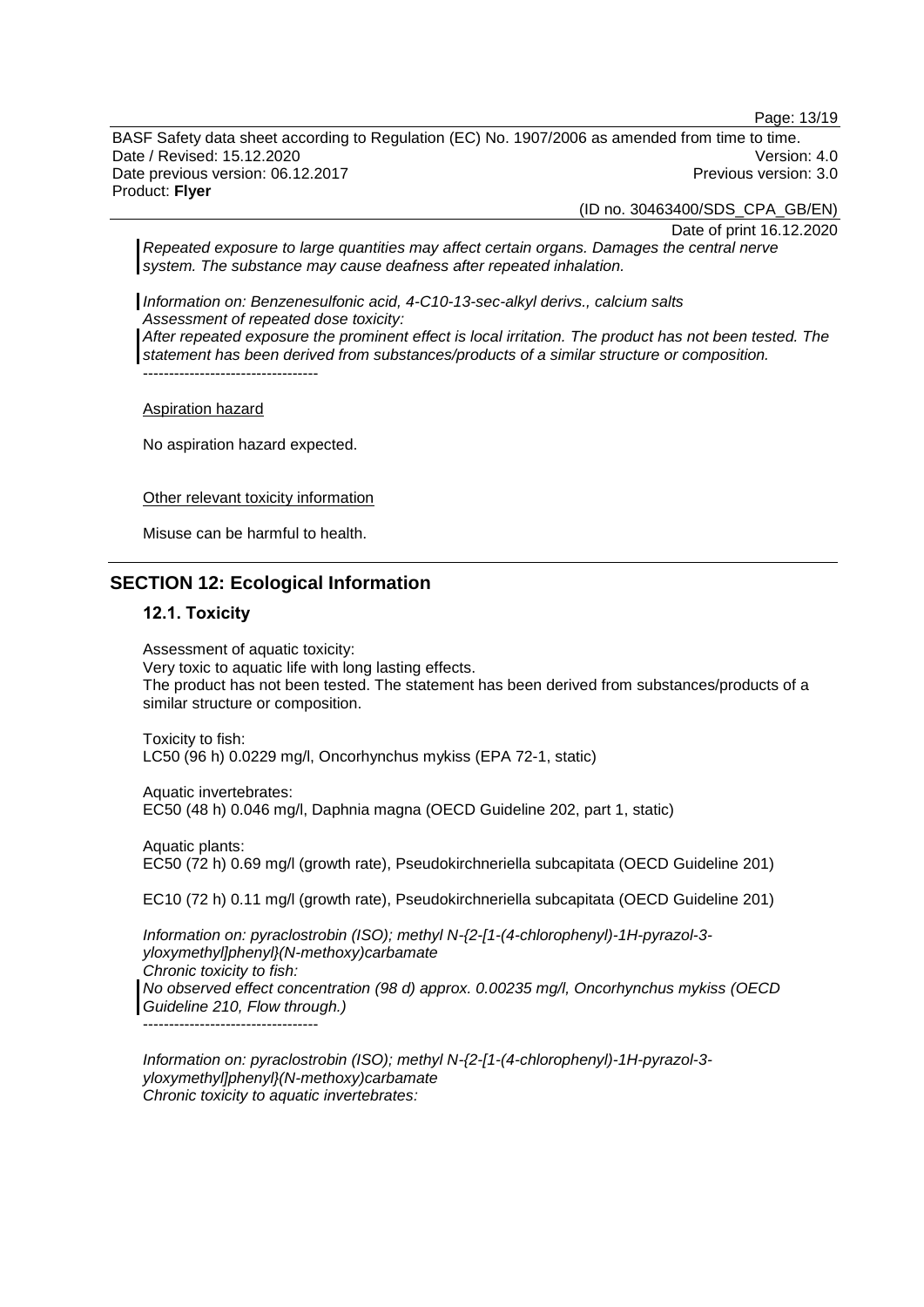Page: 14/19

BASF Safety data sheet according to Regulation (EC) No. 1907/2006 as amended from time to time. Date / Revised: 15.12.2020 Version: 4.0 Date previous version: 06.12.2017 **Previous version: 3.0** Previous version: 3.0 Product: **Flyer**

(ID no. 30463400/SDS\_CPA\_GB/EN)

Date of print 16.12.2020

*No observed effect concentration (21 d) 0.004 mg/l, Daphnia magna (OECD Guideline 202, part 2, semistatic)*

*The details of the toxic effect relate to the nominal concentration.*

*No observed effect concentration (28 d) 0.00128 mg/l, Mysidopsis bahia (OPP 72-4 (EPA-Guideline), Flow through.)*

*The statement of the toxic effect relates to the analytically determined concentration.*

----------------------------------

#### **12.2. Persistence and degradability**

Assessment biodegradation and elimination (H2O): The product has not been tested. The statement has been derived from the properties of the individual components.

*Information on: pyraclostrobin (ISO); methyl N-{2-[1-(4-chlorophenyl)-1H-pyrazol-3 yloxymethyl]phenyl}(N-methoxy)carbamate Assessment biodegradation and elimination (H2O): Not readily biodegradable (by OECD criteria).*

----------------------------------

# **12.3. Bioaccumulative potential**

Assessment bioaccumulation potential: The product has not been tested. The statement has been derived from the properties of the individual components.

*Information on: pyraclostrobin (ISO); methyl N-{2-[1-(4-chlorophenyl)-1H-pyrazol-3 yloxymethyl]phenyl}(N-methoxy)carbamate Bioaccumulation potential:*

*Bioconcentration factor (BCF): 379 - 507, Oncorhynchus mykiss (OECD-Guideline 305) Accumulation in organisms is not to be expected.* ----------------------------------

# **12.4. Mobility in soil**

Assessment transport between environmental compartments: Adsorption in soil: The product has not been tested. The statement has been derived from the properties of the individual components.

*Information on: pyraclostrobin (ISO); methyl N-{2-[1-(4-chlorophenyl)-1H-pyrazol-3 yloxymethyl]phenyl}(N-methoxy)carbamate Assessment transport between environmental compartments: Adsorption in soil: Following exposure to soil, adsorption to solid soil particles is probable, therefore contamination of groundwater is not expected.*

----------------------------------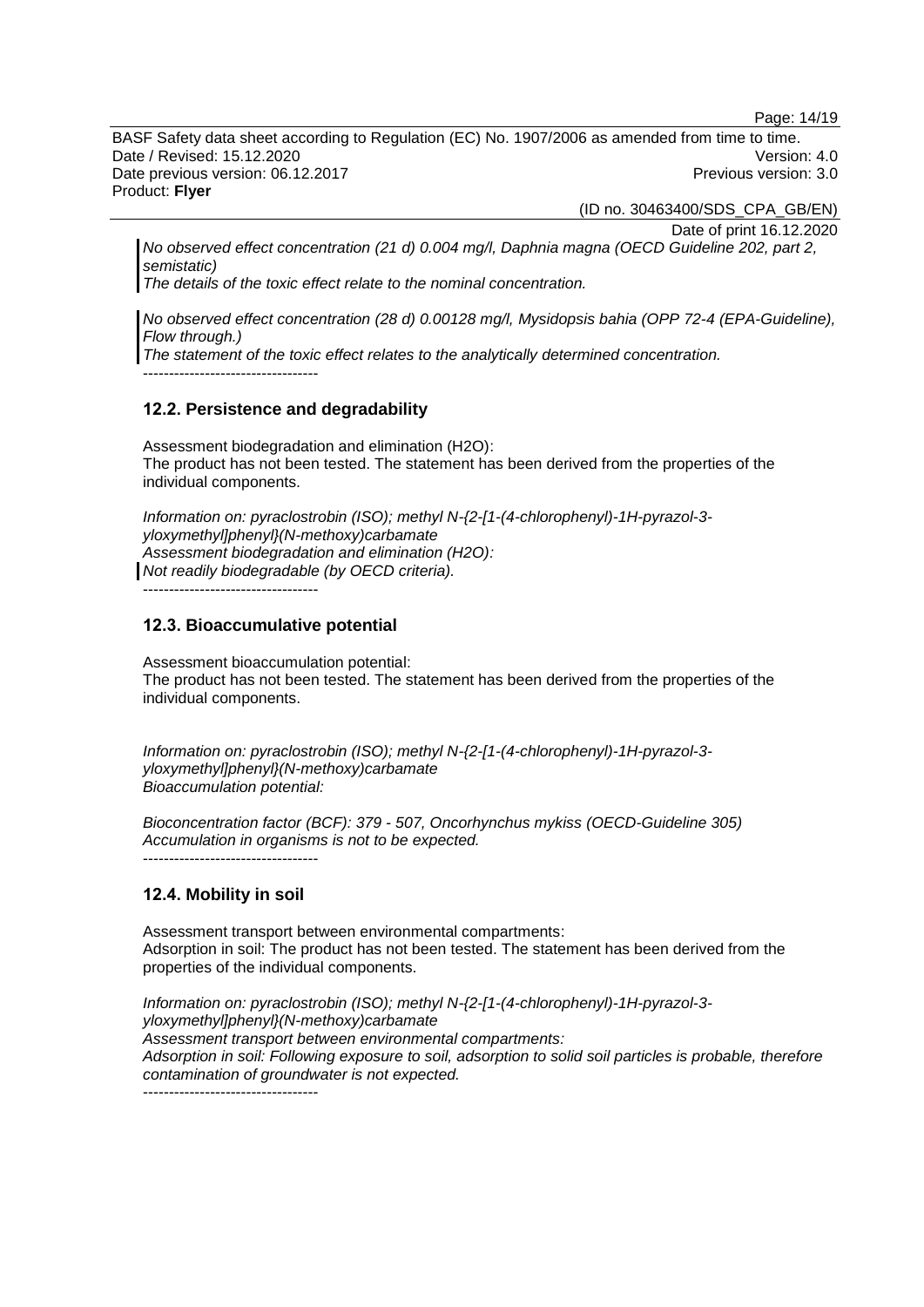Page: 15/19 BASF Safety data sheet according to Regulation (EC) No. 1907/2006 as amended from time to time. Date / Revised: 15.12.2020 Version: 4.0 Date previous version: 06.12.2017 **Previous version: 3.0** Previous version: 3.0 Product: **Flyer**

(ID no. 30463400/SDS\_CPA\_GB/EN)

Date of print 16.12.2020

# **12.5. Results of PBT and vPvB assessment**

The product does not contain a substance fulfilling the PBT (persistent/bioaccumulative/toxic) criteria or the vPvB (very persistent/very bioaccumulative) criteria.

# **12.6. Other adverse effects**

The product does not contain substances that are listed in Regulation (EC) 1005/2009 on substances that deplete the ozone layer.

# **12.7. Additional information**

Other ecotoxicological advice: Do not discharge product into the environment without control.

# **SECTION 13: Disposal Considerations**

# **13.1. Waste treatment methods**

Must be disposed of or incinerated in accordance with local regulations.

The UK Environmental Protection (Duty of Care) Regulations (EP) and amendments should be noted (United Kingdom).

This product and any uncleaned containers must be disposed of as hazardous waste in accordance with the 2005 Hazardous Waste Regulations and amendments (United Kingdom)

Contaminated packaging: Contaminated packaging should be emptied as far as possible and disposed of in the same manner as the substance/product.

# **SECTION 14: Transport Information**

# **Land transport**

# ADR

| UN number<br>UN proper shipping name: | UN3082<br>ENVIRONMENTALLY HAZARDOUS SUBSTANCE, LIQUID,<br>N.O.S. (contains PYRACLOSTROBIN, SOLVENT NAPHTHA) |
|---------------------------------------|-------------------------------------------------------------------------------------------------------------|
| Transport hazard class(es): 9, EHSM   |                                                                                                             |
| Packing group:                        | Ш                                                                                                           |
| Environmental hazards:                | ves                                                                                                         |
| Special precautions for               |                                                                                                             |
| user:                                 | None known                                                                                                  |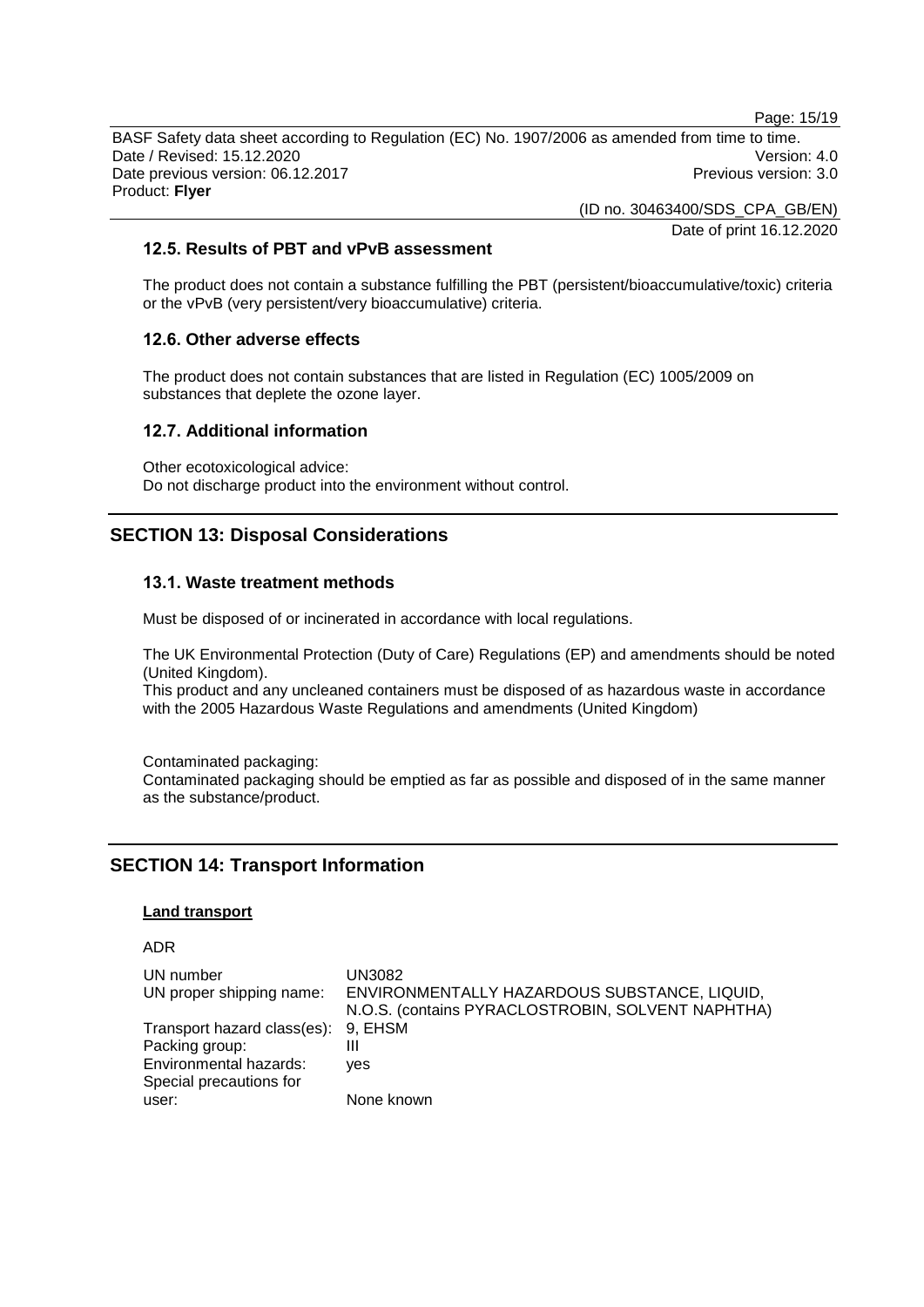Page: 16/19

BASF Safety data sheet according to Regulation (EC) No. 1907/2006 as amended from time to time. Date / Revised: 15.12.2020<br>
Date previous version: 06.12.2017<br>
Previous version: 3.0 Date previous version: 06.12.2017 Product: **Flyer**

(ID no. 30463400/SDS\_CPA\_GB/EN)

Date of print 16.12.2020

# RID

| UN number<br>UN proper shipping name:                 | UN3082<br>ENVIRONMENTALLY HAZARDOUS SUBSTANCE, LIQUID,<br>N.O.S. (contains PYRACLOSTROBIN, SOLVENT NAPHTHA) |
|-------------------------------------------------------|-------------------------------------------------------------------------------------------------------------|
| Transport hazard class(es): 9, EHSM<br>Packing group: | Ш                                                                                                           |
| Environmental hazards:                                | ves                                                                                                         |
| Special precautions for                               | None known                                                                                                  |
| user:                                                 |                                                                                                             |

#### **Inland waterway transport** ADN

| UN number<br>UN proper shipping name: | UN3082<br>ENVIRONMENTALLY HAZARDOUS SUBSTANCE, LIQUID,<br>N.O.S. (contains PYRACLOSTROBIN, SOLVENT NAPHTHA) |
|---------------------------------------|-------------------------------------------------------------------------------------------------------------|
| Transport hazard class(es): 9, EHSM   |                                                                                                             |
| Packing group:                        | Ш                                                                                                           |
| Environmental hazards:                | ves                                                                                                         |
| Special precautions for               | None known                                                                                                  |
| user:                                 |                                                                                                             |

Transport in inland waterway vessel Not evaluated

# **Sea transport**

| <b>IMDG</b>                      |                                                                                                   |
|----------------------------------|---------------------------------------------------------------------------------------------------|
| UN number:                       | UN 3082                                                                                           |
| UN proper shipping name:         | ENVIRONMENTALLY HAZARDOUS SUBSTANCE, LIQUID,<br>N.O.S. (contains PYRACLOSTROBIN, SOLVENT NAPHTHA) |
| Transport hazard class(es):      | 9. EHSM                                                                                           |
| Packing group:                   | Ш                                                                                                 |
| Environmental hazards:           | ves                                                                                               |
|                                  | Marine pollutant: YES                                                                             |
| Special precautions for<br>user: | None known                                                                                        |
|                                  |                                                                                                   |

# **Air transport**

IATA/ICAO

UN number: UN 3082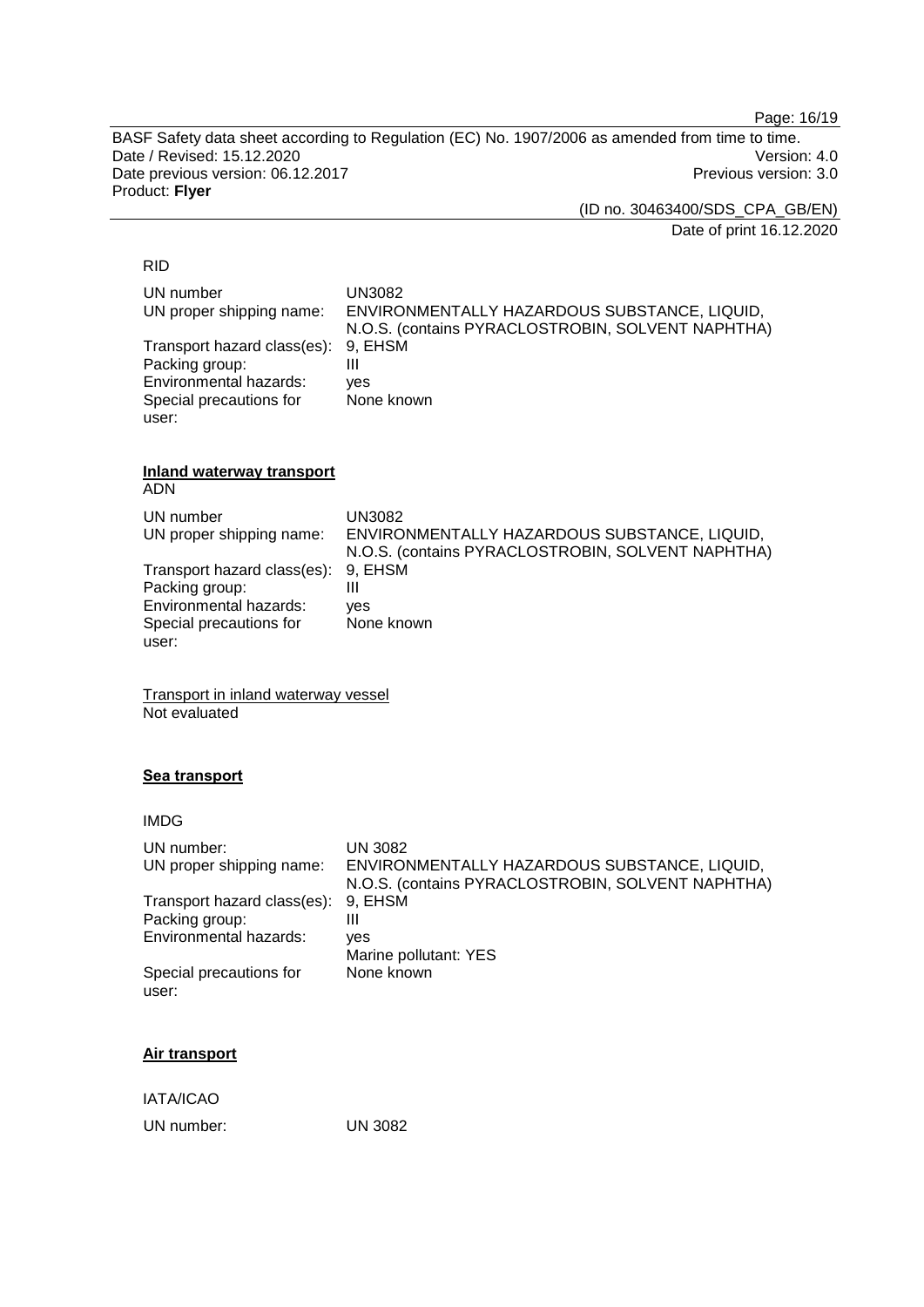Page: 17/19

BASF Safety data sheet according to Regulation (EC) No. 1907/2006 as amended from time to time. Date / Revised: 15.12.2020 Version: 4.0 Date previous version: 06.12.2017 **Previous version: 3.0** Previous version: 3.0 Product: **Flyer**

(ID no. 30463400/SDS\_CPA\_GB/EN)

Date of print 16.12.2020 UN proper shipping name: ENVIRONMENTALLY HAZARDOUS SUBSTANCE, LIQUID, N.O.S. (contains PYRACLOSTROBIN, SOLVENT NAPHTHA) Transport hazard class(es): 9, EHSM Packing group: III<br>Environmental hazards: ves Environmental hazards: Special precautions for user: None known

# **14.1. UN number**

See corresponding entries for "UN number" for the respective regulations in the tables above.

#### **14.2. UN proper shipping name**

See corresponding entries for "UN proper shipping name" for the respective regulations in the tables above.

#### **14.3. Transport hazard class(es)**

See corresponding entries for "Transport hazard class(es)" for the respective regulations in the tables above.

# **14.4. Packing group**

See corresponding entries for "Packing group" for the respective regulations in the tables above.

#### **14.5. Environmental hazards**

See corresponding entries for "Environmental hazards" for the respective regulations in the tables above.

#### **14.6. Special precautions for user**

See corresponding entries for "Special precautions for user" for the respective regulations in the tables above.

#### **14.7. Transport in bulk according to Annex II of MARPOL and the IBC Code**

| Regulation:         | Not evaluated |
|---------------------|---------------|
| Shipment approved:  | Not evaluated |
| Pollution name:     | Not evaluated |
| Pollution category: | Not evaluated |
| Ship Type:          | Not evaluated |

#### **Further information**

Product may be shipped as non-hazardous in suitable packages containing a net quantity of 5 L or less under the provisions of various regulatory agencies: ADR, RID, ADN: Special Provision 375; IMDG: 2.10.2.7; IATA: A197; TDG: Special Provision 99(2); 49CFR: §171.4 (c) (2).

This product is subject to the most recent edition of "The Carriage of Dangerous Goods and Use of Transportable Pressure Equipment Regulations" and their amendments (United Kingdom).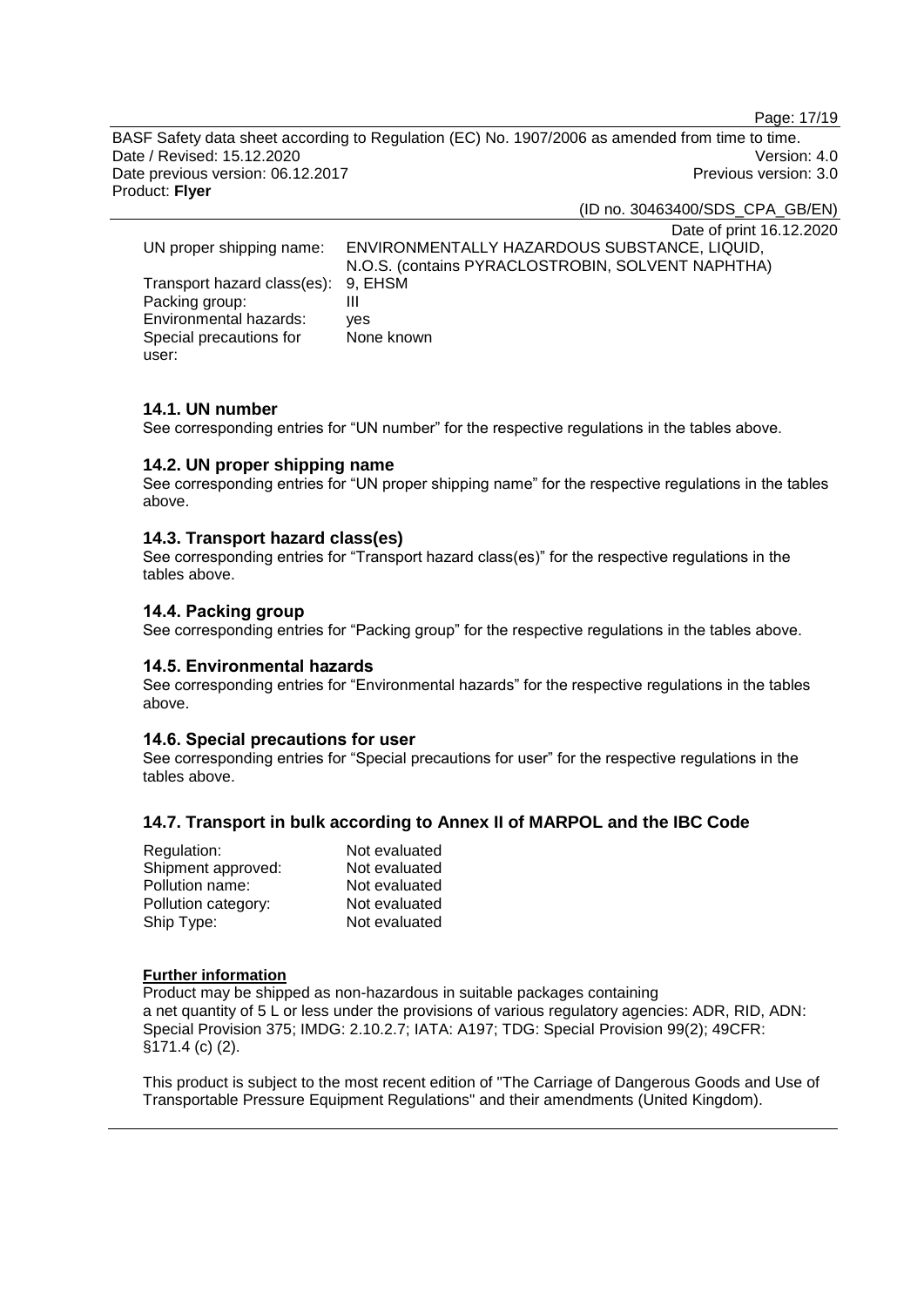Page: 18/19

BASF Safety data sheet according to Regulation (EC) No. 1907/2006 as amended from time to time. Date / Revised: 15.12.2020 Version: 4.0 Date previous version: 06.12.2017 **Previous version: 3.0** Previous version: 3.0 Product: **Flyer**

> (ID no. 30463400/SDS\_CPA\_GB/EN) Date of print 16.12.2020

# **SECTION 15: Regulatory Information**

# **15.1. Safety, health and environmental regulations/legislation specific for the substance or mixture**

Prohibitions, Restrictions and Authorizations

Annex XVII of Regulation (EC) No 1907/2006: Number on List: 3 , 48 Restrictions of Regulation (EC) No 1907/2006, Annex XVII, do not apply for the intended use(s) of the product given in this SDS.

Directive 2012/18/EU - Control of Major Accident Hazards involving dangerous substances (EU): List entry in regulation: E1

This product is classified under the European CLP Regulation. (United Kingdom) The data should be considered when making any assessment under the Control of Substances Hazardous to Health Regulations (COSHH), and related guidance, for example, 'COSHH Essentials' (United Kingdom).

This product may be subject to the Control of Major Accident Hazards Regulations (COMAH), and amendments if specific threshold tonnages are exceeded (United Kingdom).

# **15.2. Chemical Safety Assessment**

Advice on product handling can be found in sections 7 and 8 of this safety data sheet.

# **SECTION 16: Other Information**

For proper and safe use of this product, please refer to the approval conditions laid down on the product label.

|                        | an tont or the placemeations, including the natural classes and the nature etatom |
|------------------------|-----------------------------------------------------------------------------------|
| in section 2 or 3:     |                                                                                   |
| Acute Tox.             | Acute toxicity                                                                    |
| Skin Corr./Irrit.      | Skin corrosion/irritation                                                         |
| Skin Sens.             | Skin sensitization                                                                |
| STOT SE                | Specific target organ toxicity - single exposure                                  |
| <b>Aquatic Acute</b>   | Hazardous to the aquatic environment - acute                                      |
| <b>Aquatic Chronic</b> | Hazardous to the aquatic environment - chronic                                    |
| Asp. Tox.              | Aspiration hazard                                                                 |
| Eye Dam./Irrit.        | Serious eye damage/eye irritation                                                 |
| Flam. Liq.             | Flammable liquids                                                                 |
| Repr.                  | Reproductive toxicity                                                             |
| <b>STOT RE</b>         | Specific target organ toxicity — repeated exposure                                |
| H <sub>315</sub>       | Causes skin irritation.                                                           |
| H332                   | Harmful if inhaled.                                                               |
| H <sub>302</sub>       | Harmful if swallowed.                                                             |
| H317                   | May cause an allergic skin reaction.                                              |
|                        |                                                                                   |

Full text of the classifications, including the hazard classes and the hazard statements, if mentioned